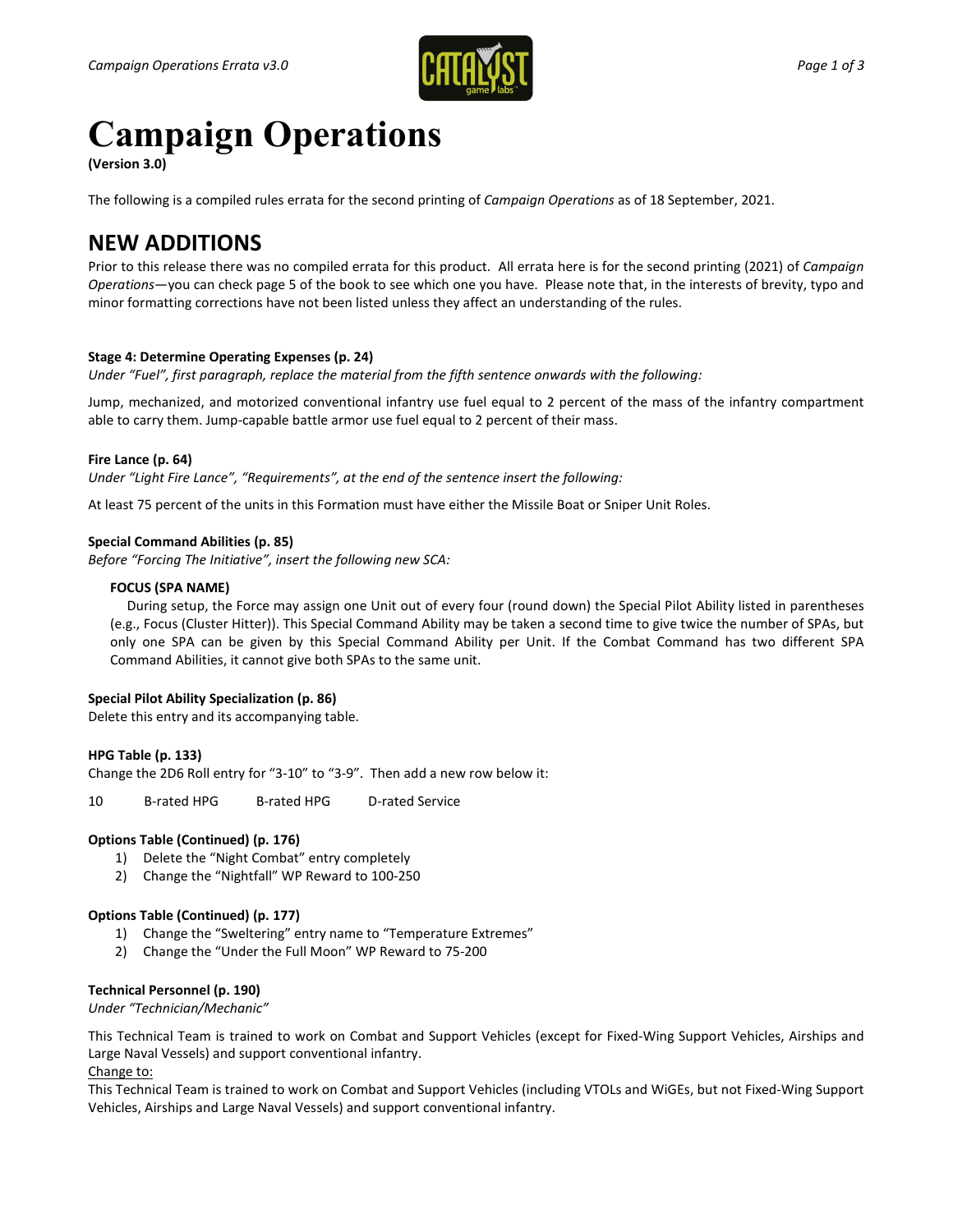

**Support Personnel Experience Table (p. 190)**

*Replace the table with the following:*

| <b>SUPPORT PERSONNEL</b><br><b>EXPERIENCE TABLE</b>                                            |                          |                |                      |                   |
|------------------------------------------------------------------------------------------------|--------------------------|----------------|----------------------|-------------------|
| <b>Experience</b><br><b>Rating</b>                                                             | <b>Base Skill Target</b> |                | <b>Combat Skills</b> |                   |
|                                                                                                | <b>Technical</b>         | <b>Medical</b> | Gunnery*             | <b>Anti-'Mech</b> |
| Green                                                                                          | $8+$                     | $10+$          | 7                    | $8/$ *            |
| Regular                                                                                        | $6+$                     | $8+$           | 7                    | $7/$ *            |
| Veteran                                                                                        | $5+$                     | $7+$           | 6                    | $6/$ *            |
| Elite                                                                                          | $3+$                     | $6+$           | 6                    | $5/$ *            |
| A Modical Toam can make attacks as though it is a foot (rifle hallistic) squad; it cannot make |                          |                |                      |                   |

Anti-'Mech attacks, however (see Medical Teams on the Battlefield, p. 191).

# **Medical Teams on the Battlefield (p. 191)**

Replace all references to "platoon" with "squad"

#### **Buying (p. 203)**

*Under "Limb/Head/Body Section", after the third paragraph insert the following new paragraph:*

To calculate the cost of individual points in any location, divide the cost of the location by the number of internal structure points in that location (see p. 47, *TM*).

#### **Master Repair Table (Continued) (pp. 206-207)**

Under "Partial Repair Effect", delete all instances of "permanent"

# **Partial Repairs [example text] (p. 208)**

*Last sentence*

*This result can only be reversed by replacing the entire left torso. Until then, the maximum armor that the left torso can support is reduced by 4.*

#### Change to:

*Unless he can assign an Elite Technical Team to the project, the result can only be reversed by replacing the torso. Until then, its maximum armor is reduced by 4.*

#### **FrankenMechs (Optional) (p. 213)**

*Under "Jump Jets", at the end of the paragraph insert the following:*

Heavier jump jets cannot be mounted.

#### **Special Cases (p. 216)**

*Under "Booby Traps", replace the paragraph with the following:*

Nothing can be salvaged from a unit that employs a Booby Trap (see p. 109, *TO:AUE*) during the battle. When salvaging equipment from a unit that contains an undetected and un-triggered Booby Trap, there is a chance it will go off. Roll 2D6. On a result of 11+, the Booby Trap is activated, destroying the salvaged unit and all friendly support units participating in the operation.

Units conducting salvage may sweep for Booby Traps prior to beginning salvage operations. This process takes 5 minutes, and runs the risk of setting off a Booby Trap on 11+, but will only destroy the individual conducting the sweep. Found Booby Traps can be disarmed: this takes 30 minutes for a trained Explosive Ordnance Disposal (EOD) team, or 60 minutes for a general Tech Team. A dedicated EOD team automatically disarms the Booby Trap, but may not rush. An Elite Tech Team only triggers the